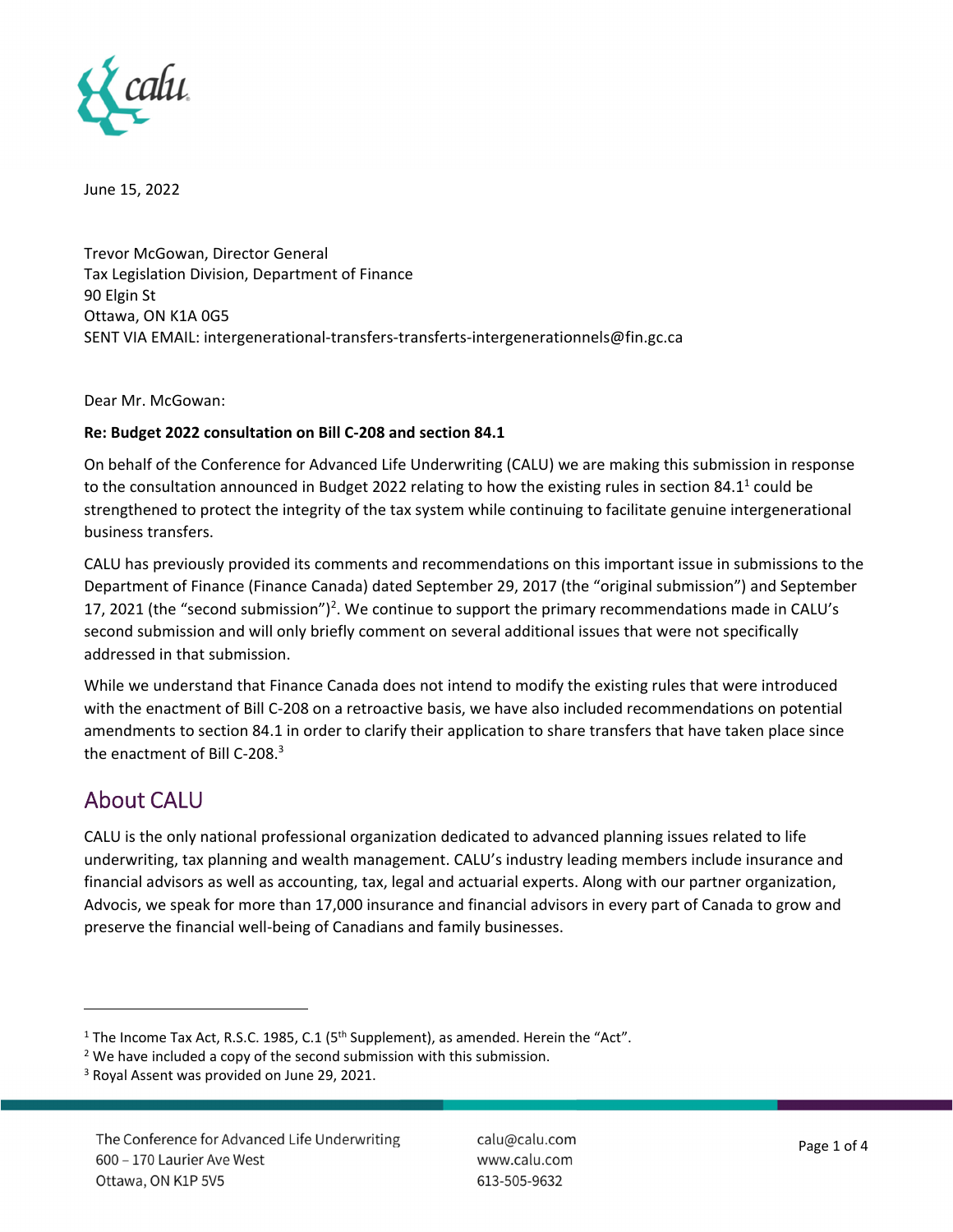

# Discussion of revisions to section 84.1

As noted, CALU has already provided its recommendations relating to the criteria that might apply to any future amendments to the exception to section 84.1.<sup>4</sup> Based on further input from CALU members, we would like to make the following additional comments and recommendations:

- The exception should provide for situations where the taxpayers (i.e., the parents) may have already commenced the process of selling their shares to the next generation of owners.<sup>5</sup> As a result of prior transfers, at the time of a future transfer, the taxpayers may no longer own a majority of the voting shares in the subject corporation. We believe that the parents should continue to qualify for any exception to section 84.1 relating to a future sale of their remaining shares in the subject corporation.
- Some conditions/requirements for the exception to the section 84.1 equivalent in the Quebec Tax Act<sup>6</sup> (the "Quebec rules") differentiate between the sale of shares of the capital stock of a family farm or fishing corporation, and the sale of qualified small business corporation shares. We believe the conditions for any exception to section 84.1 should apply in a similar manner to all types of shares that are eligible for the exception to section 84.1.
- The exception should also provide for circumstances where the subject shares being transferred are shares of a holding company which does not control the downstream company which operates the active business. This may be the case where the shares of the operating company are owned by different holding companies representing different families or generations of family members.
- There is the ongoing concern that introducing a complex set of prescriptive rules to qualify for the exception to section 84.1, similar to those in the Quebec rules, would both be a significant barrier to small business owners accessing the exception and in turn could result in a number of business owners inadvertently not qualifying for the exception.

# Recommendations relating to amendments to Bill C‐208 provisions

## **Discussion of Bill C‐208**

The exception to section 84.1 contained in the amendments to the Act in Bill C‐208 deem the selling shareholder (the "taxpayer") and the purchaser corporation "to be dealing at arm's length" in the following circumstances:

- a) The shares being sold (referred to as the "subject shares") are qualified small business corporation shares or shares of the capital stock of a family farm or fishing corporation;
- b) The purchaser corporation is controlled by one or more children or grandchildren of the taxpayer who are 18 years of age or older<sup>7</sup>; and
- c) The purchaser corporation does not dispose of the subject shares within 60 months of their purchase.<sup>8</sup>

<sup>4</sup> As provided for in paragraph 84.1(2)(e) and subsection 84.1(2.3).

<sup>&</sup>lt;sup>5</sup> The transfer of shares by the taxpayers may have commenced before the enactment of Bill C-208 or in reliance on the exception introduced in Bill C‐208.

 $6$  Sections 517.5.3 – 517.5.11 of the Quebec Taxation Act, C. I-3.

 $7$  The extended definition of child in subsection 251(1) includes a spouse or common-law partner of a child.

 $8$  Paragraph 84.1(2)(e).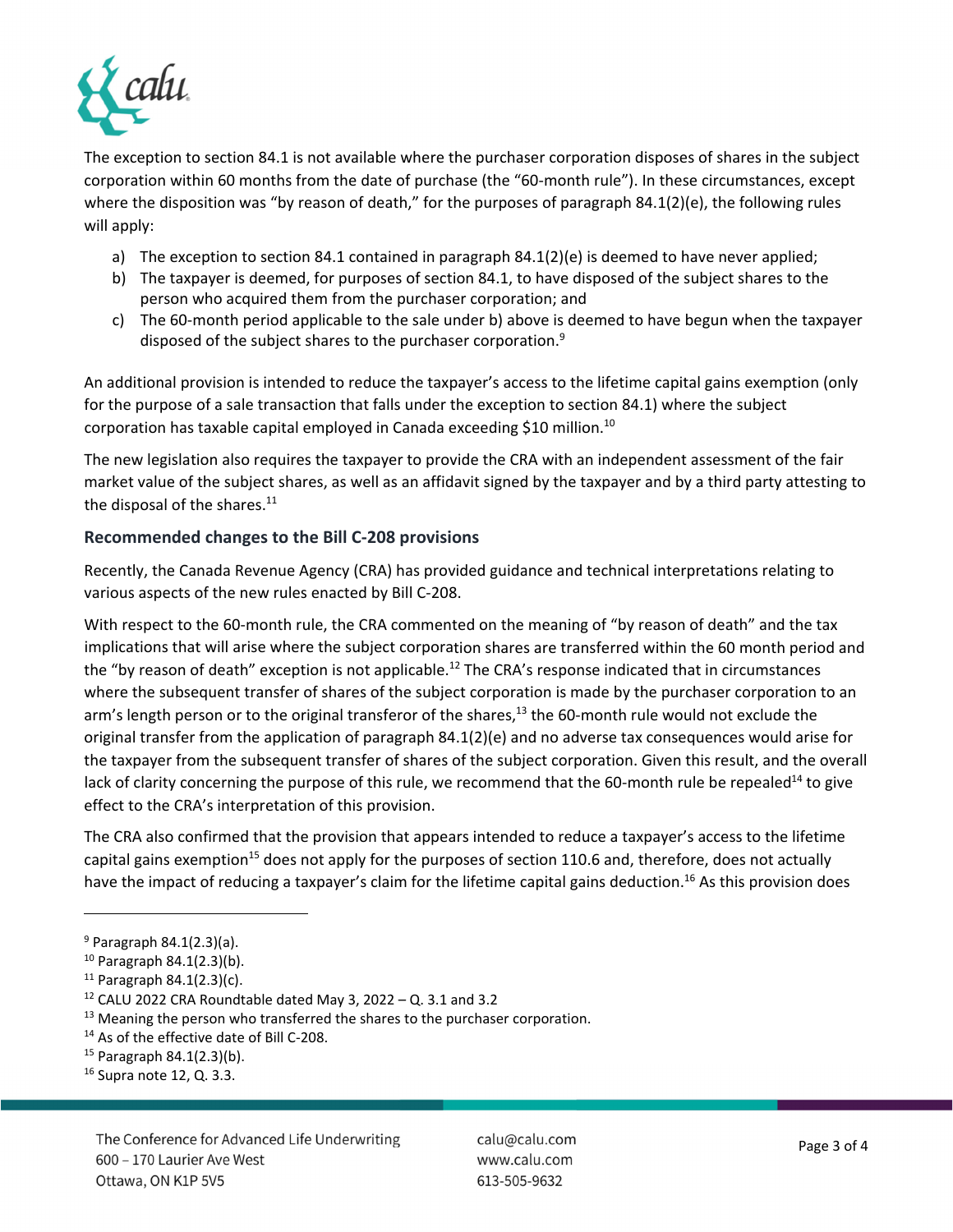

not have any application as confirmed by the CRA, we would recommend that this provision be repealed effective as of the enactment date of Bill C-208.<sup>17</sup>

Finally, the CRA indicated that the requirement to provide the CRA with an independent assessment of the fair market value of the subject shares, as well as an affidavit signed by the taxpayer and by a third party attesting to the disposal of the shares, must be met to qualify for the exemption from section 84.1. $^{18}$  Given this view, and the significant tax implications that can arise for a taxpayer who fails to meet these documentary requirements, we believe it is appropriate to amend section 84.1 to permit for the "late filing" of these documents with a reasonable late filing penalty.

We would recommend that any such amendments to the provisions enacted by Bill C-208 be announced as quickly as possible to provide clarity to business owners who are undertaking, or who have undertaken, share transfers in reliance of these rules.

## **Conclusions**

CALU is supportive of Finance Canada's goal of amending section 84.1 to accommodate genuine intergenerational business transfers while still protecting against potential tax abuse. As noted in this and our prior submissions, it is important that any changes to section 84.1 not create unnecessary restrictions that would impede the successful transfer of small businesses to the next generation of owners and effectively force business owners to sell their shares to arm's length purchasers.

We look forward to continuing our discussions on how these amendments can be implemented to preserve family‐owned businesses while minimizing unintended tax consequences.

Yours truly,

Kelly Adams Chair, Board of Directors

Guy Legault President & CEO

encl.

Lauchlin MacEachern, Director, Domestic Corporations and Resource, Finance Canada cc:

<sup>&</sup>lt;sup>17</sup> We would also like to restate our recommendation, as set out in our second submission, that we do not believe it is appropriate to claw back or eliminate access to the exemption (or access to the capital gains exemption) based on the "size" of the corporation. As well, we do not feel there should be a limitation based on the amount of the lifetime capital gains exemption being claimed. This could be a significant disincentive to transferring the business within the family and run counter to the purpose of having an exception for intergenerational transfers.

 $18$  Supra note 12, Q 3.4.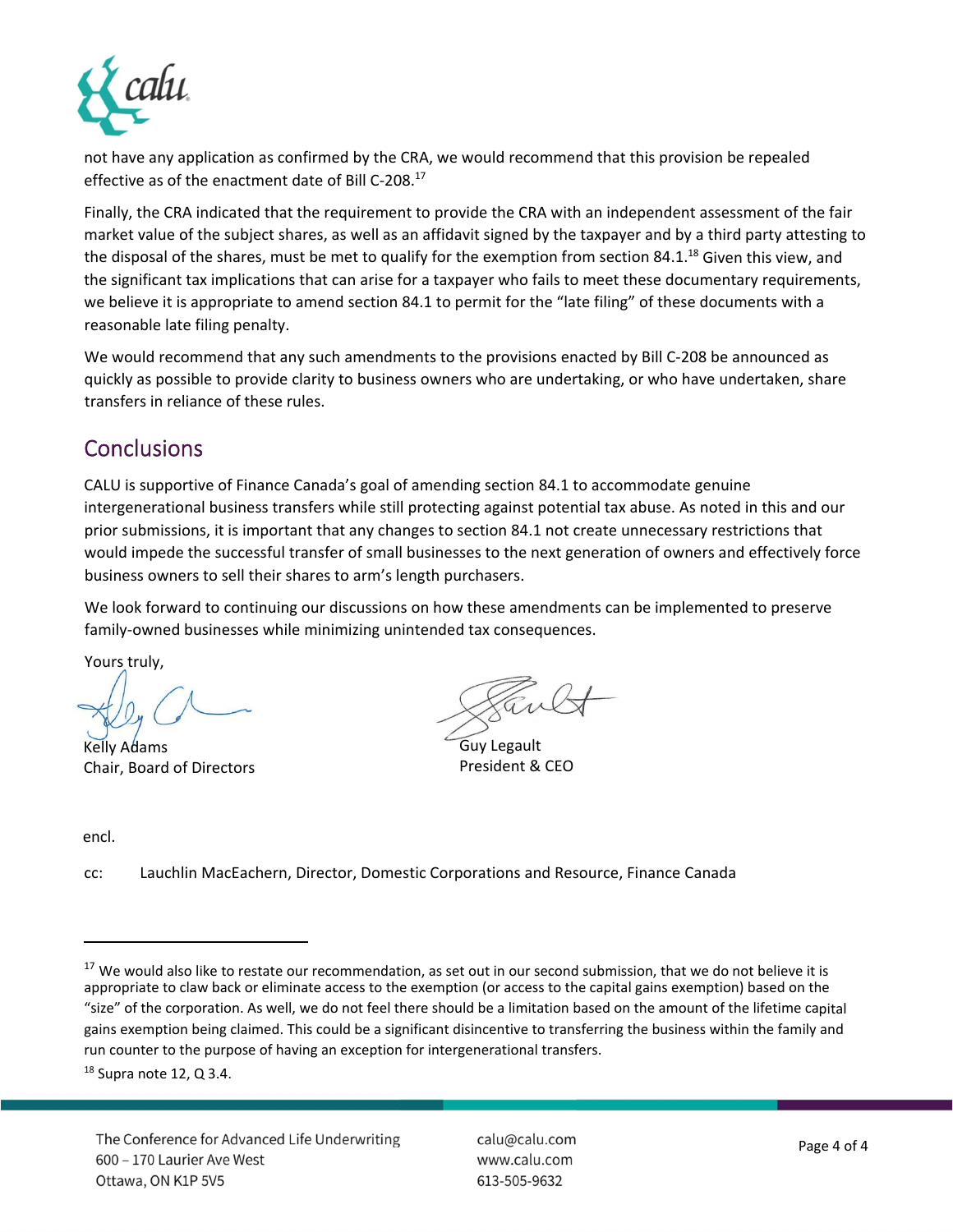

September 17, 2021

Trevor McGowan Director General, Tax Legislation Division Department of Finance 90 Elgin St Ottawa, ON K1A 0G5

Dear Mr. McGowan:

#### **Re: Proposed Amendments to Section 84.1 to Permit Intergenerational Transfers**

On behalf of the Conference for Advanced Life Underwriting (CALU), we are writing to supplement our submission to the Department of Finance (Finance Canada) dated September 29, 2017 (the "original submission"). In the original submission CALU provided comments and recommendations on how to amend section 84.1 of the Income Tax Act (Canada) (the Act) to better accommodate genuine intergenerational business transfers while still protecting against potential tax abuses. This submission updates the original submission to take into account more recent developments, including the recent enactment of Bill C-208<sup>1</sup> and the subsequent Finance Canada media releases<sup>2</sup>, as well as the growing experience with the exception to the Quebec Taxation Act rules that are the equivalent to section 84.1.<sup>3</sup>

CALU is the only national professional organization dedicated to advanced planning issues related to life underwriting, tax planning and wealth management. CALU's industry leading members include insurance and financial advisors as well as accounting, tax, legal and actuarial experts. Through a strategic partnership with Advocis, we advocate on behalf of more than 13,000 advisors in support of fair and competitive public policies to grow and preserve the financial well‐being of Canadian families and businesses.





<sup>1</sup> Royal Assent was received on June 29, 2021.

<sup>2</sup> In a press release dated July 19, 2021. Finance Canada indicated that it planned to bring forward amendments to Bill C‐208 that would safeguard against unintended tax avoidance loopholes such a corporate surplus stripping. Herein referred to as the "press release".

<sup>&</sup>lt;sup>3</sup> Sections 517.1-517.5.11 of the Quebec Taxation Act, CI-3.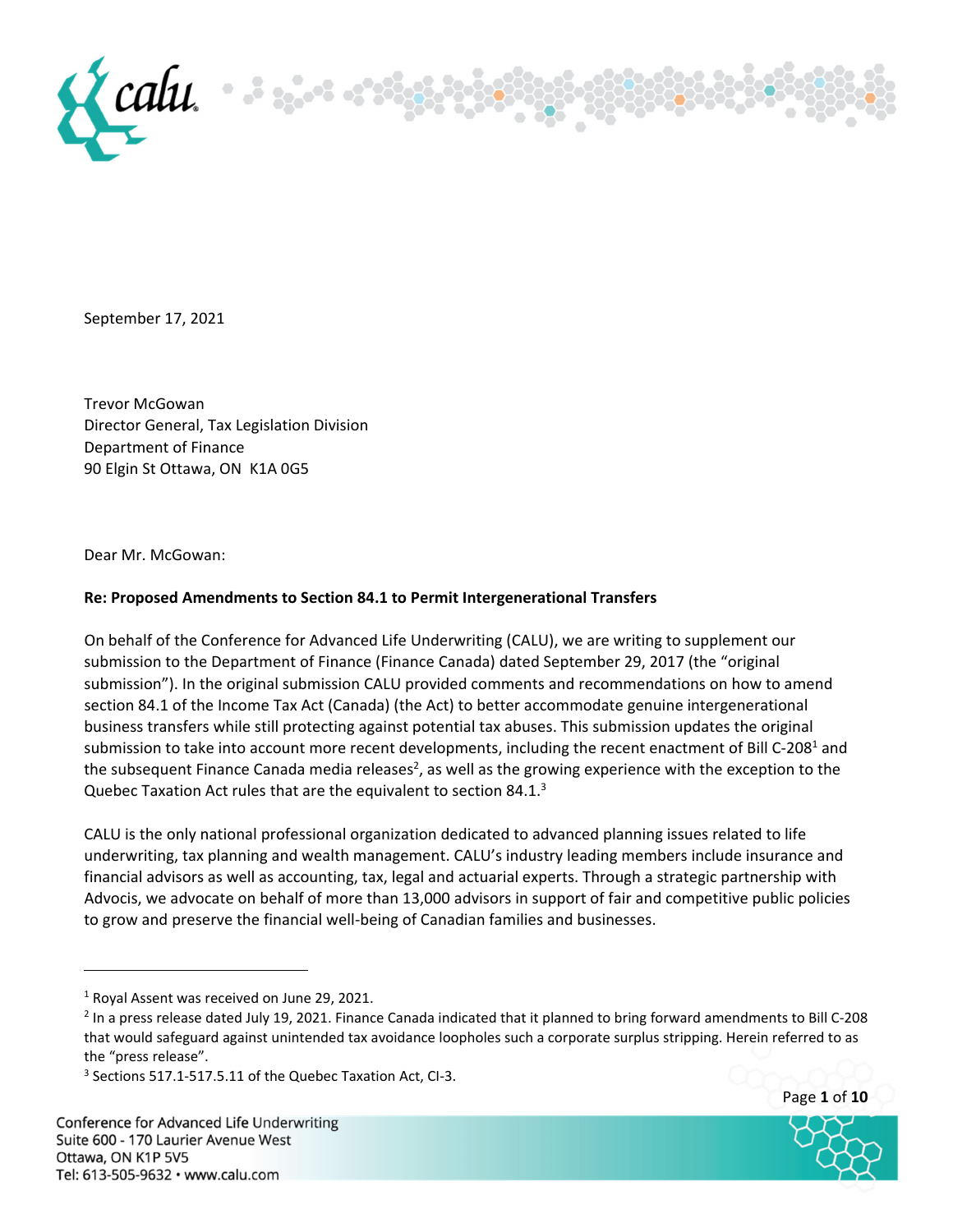

#### **Background**

#### **Finance Canada Consultation on Tax Planning Using Private Corporations**

In 2017 Finance Canada announced a consultation on tax planning using private corporations.4 As part of this consultation the government "invited views and ideas on whether, and how, it would be possible to better accommodate genuine intergenerational business transfers in the Income Tax Act while still protecting the fairness of the tax system by ensuring that any such accommodation cannot be used as a means to circumvent other rules in the Income Tax Act."

In the consultation paper, it was suggested that any exception to section 84.1 should include "hallmarks" that would ensure a genuine transfer of a business to the new owners. Such hallmarks would generally include to following criteria or conditions:

- the vendor ceasing on the transfer to have factual and legal control of the transferred business;
- the intent of the new owner to continue the business as a going concern long after its purchase;
- the vendor not having any financial interest in the transferred business; and
- the vendor not participating in the management and operations of the business.

The consultation paper also commented on a similar legislative exception in the United States:

"For example, the United States has long‐standing rules meant to distinguish cases where a parent "terminates" his or her interest in a corporation on the sale of shares to a family member including a corporation controlled by family members. In general terms, the approach of the United States is to rely on rules that establish a bright‐line test that is not amenable to factual disputes about the genuineness of an intergenerational transfer of the small business corporation. It does so by simulating a straightforward arm's‐length sale in which the vendor has no interest or involvement in the transferred corporation after the sale.

The American approach arguably accommodates genuine intergenerational transfers because it does not prevent a parent/owner of a private corporation from having the corporation employ their children in the years leading up the actual transfer. During this period, the parent can transfer knowledge of the business to the child as well as assist the child in gaining the experience necessary to operate the business as a future owner."

<sup>4</sup> Consultation Paper entitled "Tax Planning Using Private Corporations" (Department of Finance, July 18, 2017). Herein referred to as the "consultation paper".

Page **2** of **10**

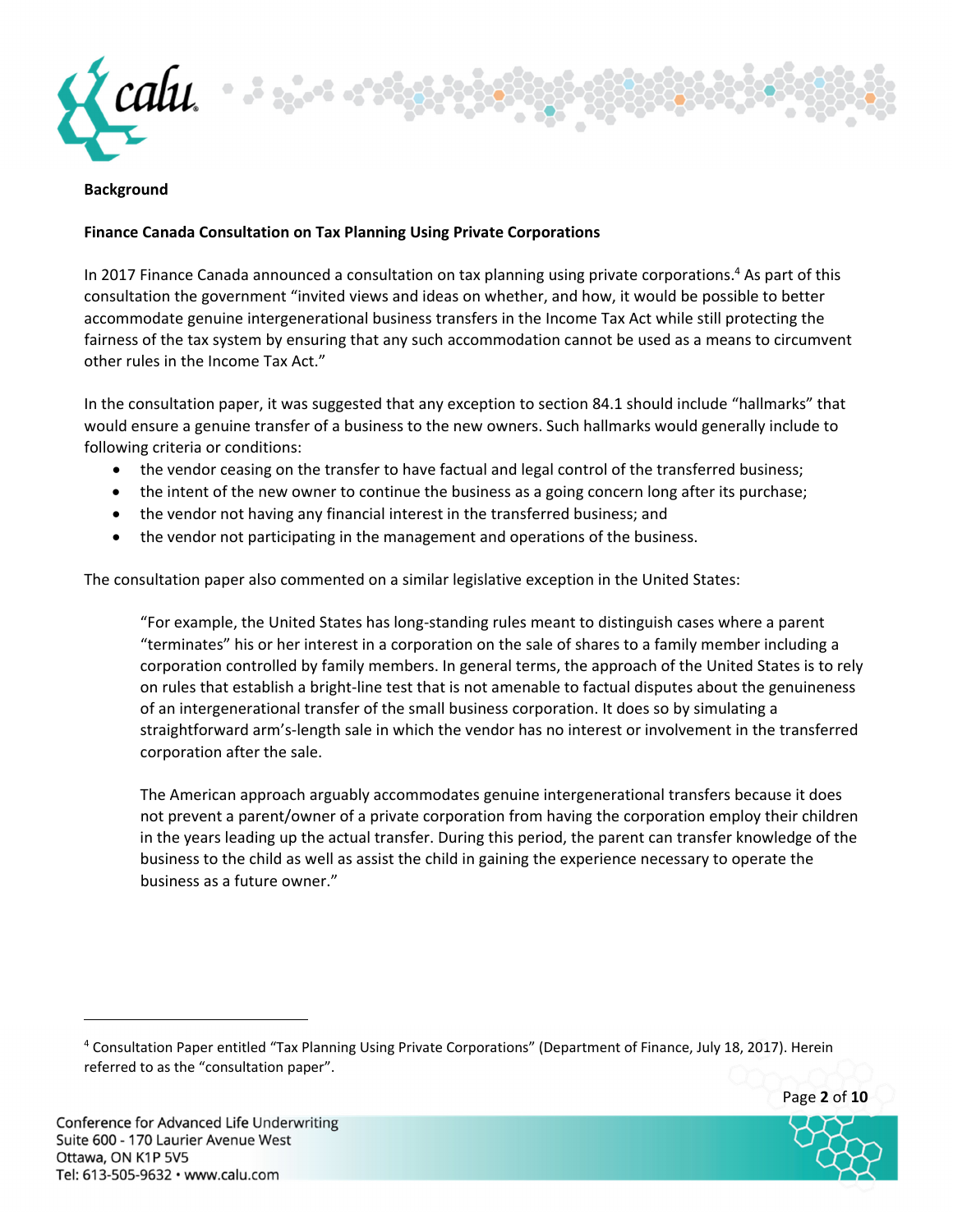

The Province of Quebec has already introduced an exception to the Quebec Taxation Act rules that are the equivalent to section 84.1.<sup>5</sup> Generally, these measures apply where the following conditions are met:

- 1. The shares being acquired are qualified small business corporation shares.<sup>6</sup>
- 2. The taxpayer disposing of the shares must be an individual other than a trust.
- 3. The taxpayer disposing of the shares (or the taxpayer's spouse) must have played an active role and held a substantial interest in the business (effectively 25% of votes and value) during the 24 months preceding the disposition.
- 4. The taxpayer disposing of the shares (or the taxpayer's spouse) does not play an active role in the business after the transaction.
- 5. The taxpayer disposing of the shares (or the taxpayer's spouse) does not exercise du jure control after the transfer of the shares.
- 6. The taxpayer disposing of the shares (or the taxpayer's spouse) does not hold common shares of the corporation after the transaction. The total fair market value of all the residual financial interests held by the transferor in the transferred business must not be greater than 60% (80% in the case of a farming or fishing business)<sup>7</sup>; and
- 7. After the sale, at least one person participating as a shareholder in the acquiring corporation plays an active role in carrying on the business.

#### **Discussion of Hallmarks in Other Jurisdictions**

We continue to be supportive of Finance's position that the exception to section 84.1 for family business transfers should be based on certain "hallmarks" or "bright‐line tests" to ensure there is a genuine transfer of the business to the next generation of owners. However, we believe such hallmarks should not impose conditions or restrictions that would not apply in the case of an arm's length transfer, and that also recognize the realities of family‐owned businesses. For example, the U.S requirements that the departing business owner terminate all interests in the business after the transfer of shares is not always a hallmark for an arm's length sale and does not consider the possibility of a forced sale due to the ill-health of the business owner. It is similarly important to permit the departing owner to retain some equity or debt in the transferred business for a period of time to assist their children, who might not qualify for traditional financing, to complete the purchase of the business. In fact, ongoing participation of the departing owner (both working in the business and continuing an ownership interest) in the transferred business, for a limited period of time, is a relatively common condition in arm's‐length transactions.

Page **3** of **10**



<sup>&</sup>lt;sup>5</sup> Sections 517.1 to 517.3 of the Quebec Taxation Act, C I-3. These measures apply to dispositions taking place after March 18, 2016.

 $6$  As defined in subsection 110.6(1) of the Act.

 $<sup>7</sup>$  There are a number of other terms and conditions applicable to financial interests retained by the transferor of shares.</sup>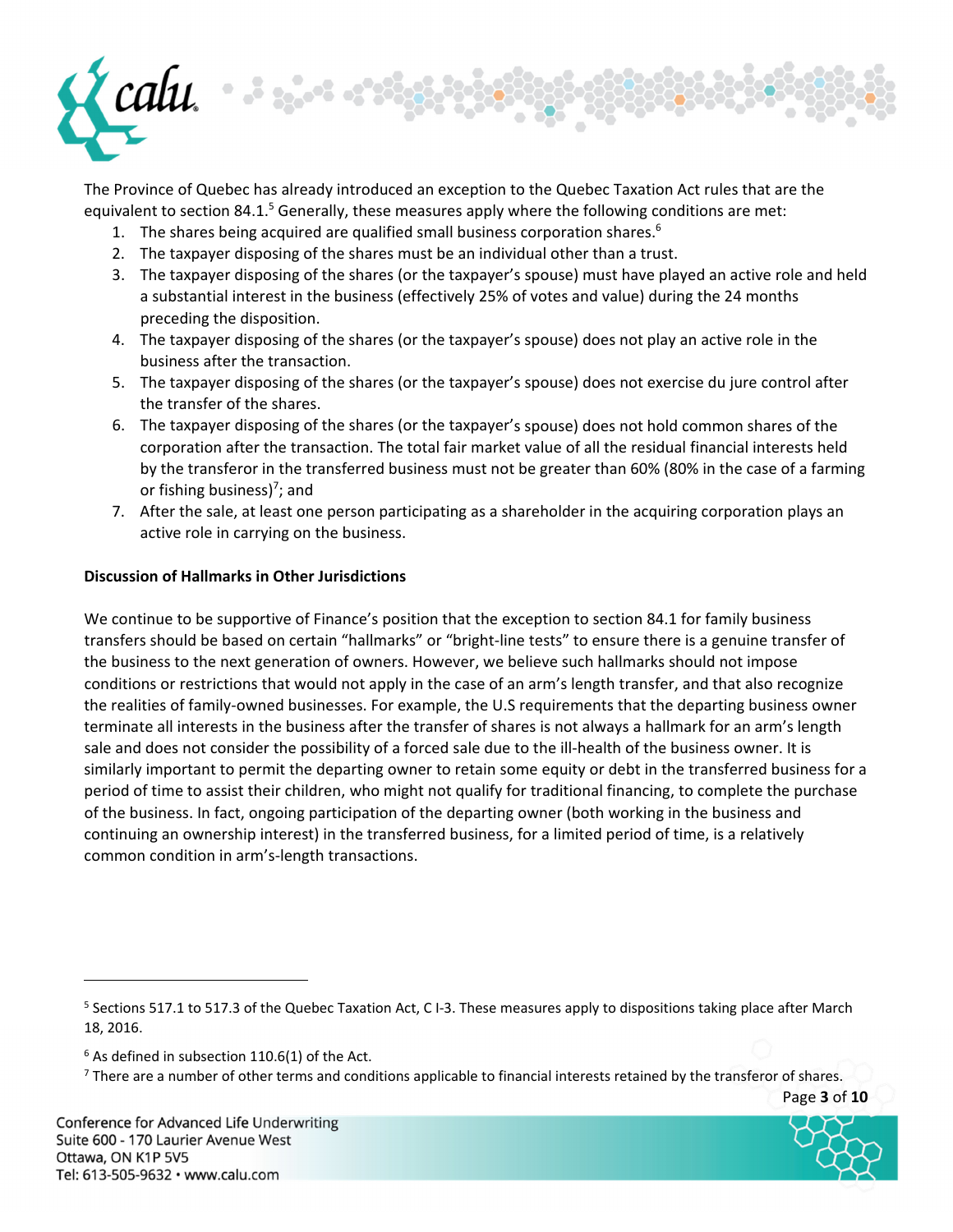

In our original submission we attached a letter prepared by an expert in the area of arm's length acquisitions and divestitures of Canadian corporations.<sup>8</sup> The relevant portions of this letter are reproduced below relating to the vendor having a continued financial interest and management participation in the transferred business:

#### **Continued Financial Interest**

It is not unusual for the vendor of a privately‐held Canadian company to retain a financial interest in the transferred business. Notable circumstances where this occurs include:

- the sale to a private equity firm. Such purchasers normally prefer that the vendor retain an equity position in the transferred business to align the interests of the parties. In some cases, the vendor may retain a majority equity position, although their ability to unilaterally control the business is subject to the provisions of a shareholder agreement;
- corporate buyers or individual investors who prefer to acquire a majority equity stake in the business. Such a transaction structure reduces the initial cash outlay for the purchaser and creates an economic incentive for the vendor through the put‐call provisions of the retained equity interest; and
- a sale of the business to arm's‐length management, who may have limited financial resources and must acquire the shares over time.

In lieu of, or in addition to, retaining an equity interest, many arm's‐length transactions involve the vendor retaining a debt obligation against the transferred business. The obligation to the vendor is normally structured as a promissory note (or retractable preferred shares) which is subordinated to other obligations in the business. Such transaction structures (commonly referred to as a "vendor take‐back") are frequently used in the acquisition of small and medium‐sized private companies where the purchaser (often another small private company or individual) cannot secure sufficient financial resources at the closing date. The promissory note (or series of notes) may extend for several years following the transaction.

#### **Continued Management Participation**

It is very common for the vendor to continue participation in the management and operations of the transferred business. In fact, it is unusual for the vendor of a privately‐held company to make a "clean break" at the closing date of the transaction. As a condition to the transaction, purchasers normally insist that the vendor enter into a management or consulting agreement to help facilitate the transition, particularly with respect to proprietary know‐how, employee morale and customer relationships.

The duration and responsibilities of the vendor under the management or consulting agreement depends on numerous factors, including the nature of the business itself, the vendor's involvement in the business prior to the transaction, the experience and capabilities of the management team, and the vendor's health and personal circumstances. Where the transaction is structured such that a portion of the purchase price is contingent on the future operating results of the business (i.e. an earnout), the vendor normally insists on their continued



<sup>8</sup> Howard Johnson, MBA, FCPA, FCA, FCMA, FCBV, CPA, CFA, ASA, CF, C.Dir.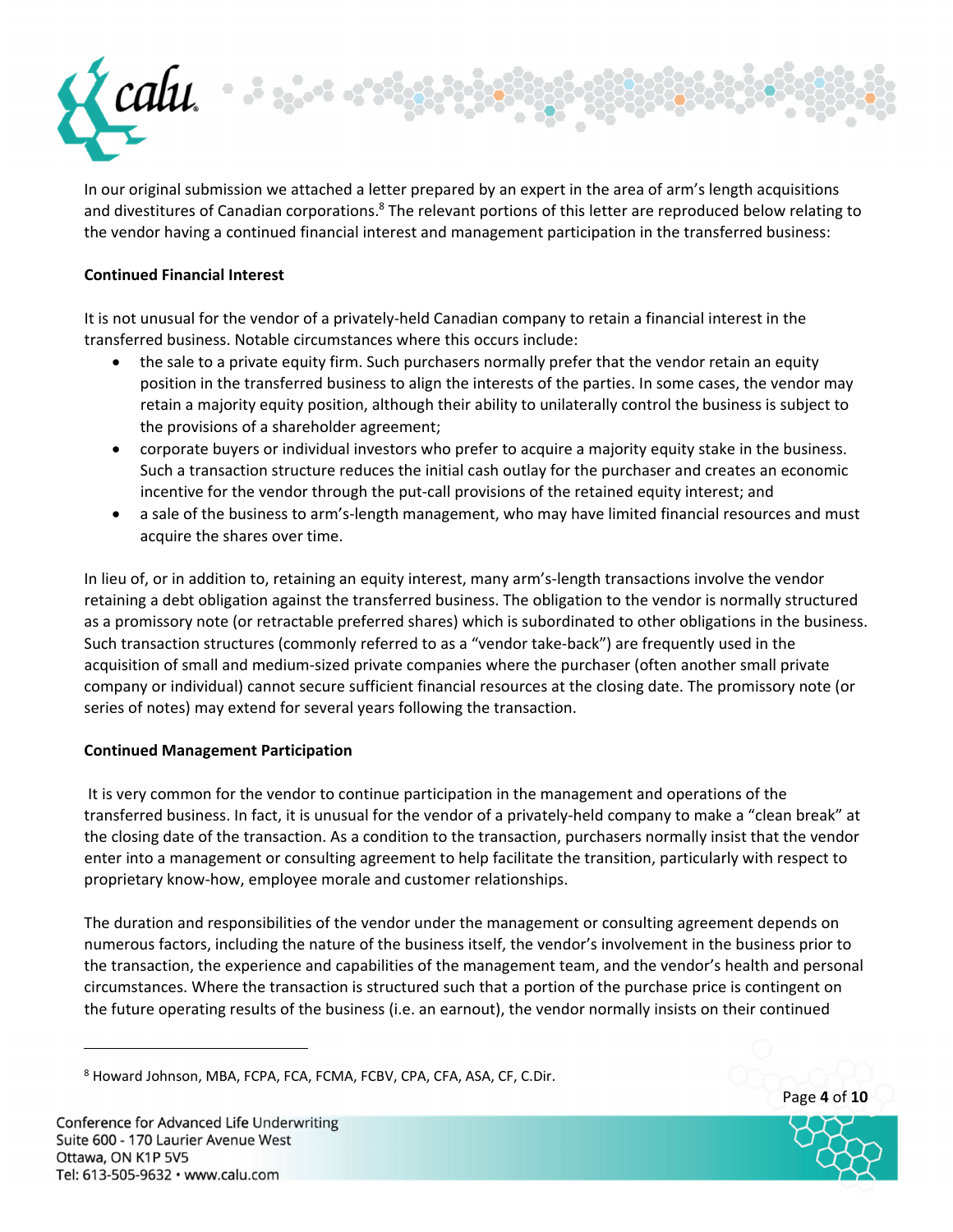

involvement in the business and their ability to manage the business in a way that maximizes the likelihood of achieving the earnout metrics.

Based on discussions with Quebec tax practitioners, we also have similar concerns with the criteria established to qualify for the Quebec exception to their equivalent of section 84.1. For example, the requirement that the transferor not play an active role in the business after the sale, and that the taxpayer (or taxpayer's spouse) not being able to hold any common shares in the corporation after the transaction, seem overly onerous in determining whether there has been a genuine transfer of the business.

With this background and after considering the dynamics and needs of family‐owned businesses, we believe any exception to section 84.1 should permit the limited but ongoing participation of the transferor (and/or transferor's spouse) in the business (both from an ownership and management perspective) for a reasonable period of time. Our recommendations outlined below support this approach.

#### **Discussion of Bill C‐208**

The amendments to section 84.1 contained in Bill C‐208 deem the selling shareholder (the "taxpayer") and the purchaser corporation "to be dealing at arm's length" (and therefore not subject to the anti‐avoidance rules in section 84.1) in the following circumstances:

- a. the shares being sold (referred to as the "subject shares") are qualified small business corporation shares or shares of the capital stock of a family or fishing corporation;
- b. the purchaser corporation is controlled by one or more children or grandchildren of the taxpayer who are 18 years of age or older<sup>9</sup>; and
- c. the purchaser corporation does not dispose of the subject shares within 60 months of their purchase.<sup>10</sup>

The exception to section 84.1 is not available where the purchaser corporation disposes of shares in the subject corporation within 60 months from the date of purchase. In these circumstances, except where the disposition was "by reason of death," for the purposes of paragraph 84.1(2)(e), the following rules will apply:

- a. The exception to section 84.1 contained in paragraph 84.1(2)(e) is deemed to have never applied;
- b. The taxpayer is deemed, for purposes of section 84.1, to have disposed of the subject shares to the person who acquired them from the purchaser corporation; and
- c. The 60‐month period applicable to the sale under b) above is deemed to have begun when the taxpayer disposed of the subject shares to the purchaser corporation.<sup>11</sup>

Page **5** of **10**



<sup>9</sup> The extended definition of child in subsection 252(1) also includes a spouse or common-law partner of a child.

 $10$  New paragraph 84.1(2)(e) of the Act

 $11$  New paragraph 84.1(2.3)(a).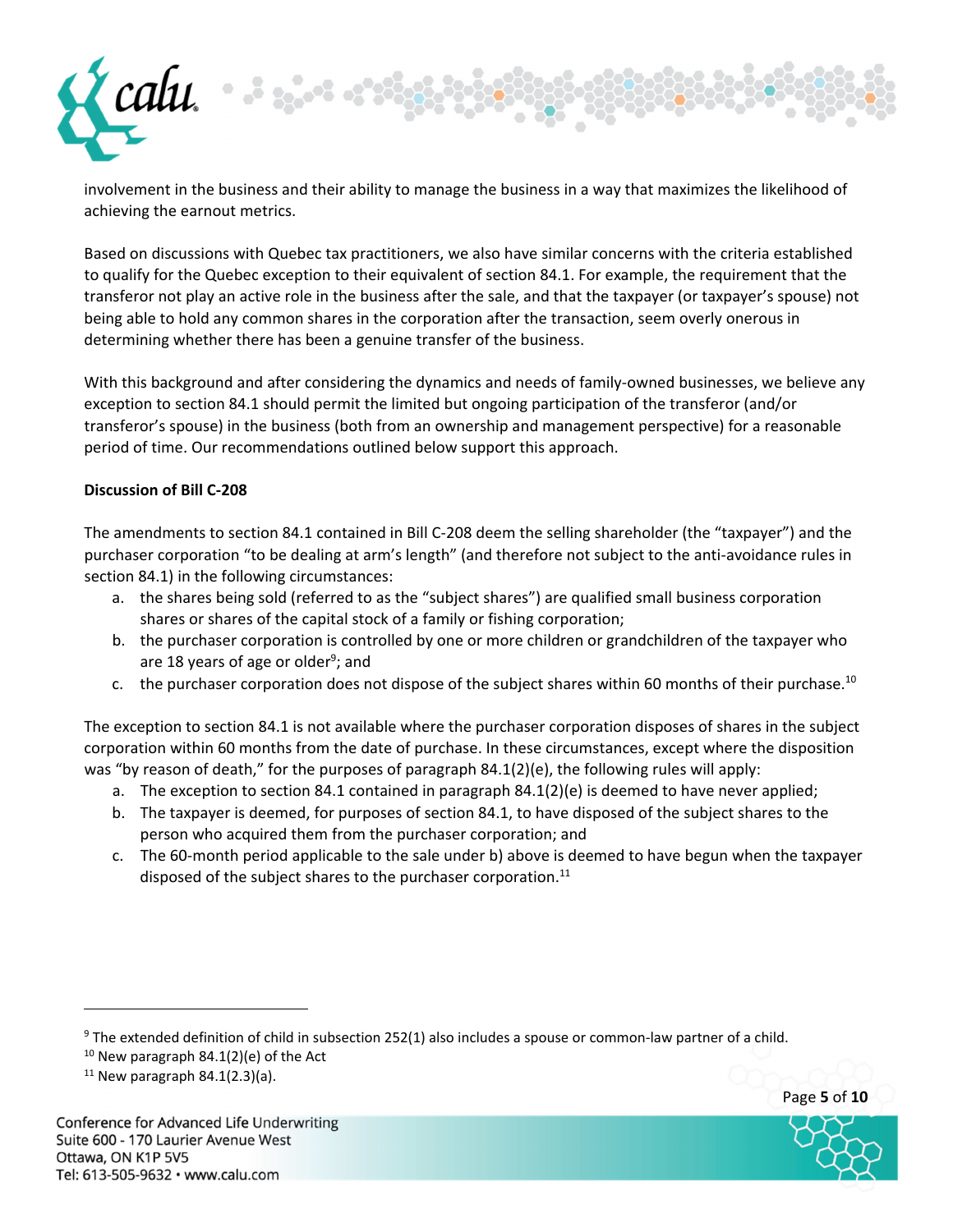

An additional provision is intended to reduce the taxpayer's access to the lifetime capital gains exemption (presumably only for the purpose of a sale transaction that falls under the new exemption to section 84.1) where the subject corporation has taxable capital employed in Canada exceeding \$10 million.<sup>12</sup>

The new legislation also requires the taxpayer to provide the CRA with an independent assessment of the fair market value of the subject shares, as well as an affidavit signed by the taxpayer and by a third party attesting to the disposal of the shares, where the taxpayer is relying on the exemption to section 84.1.<sup>13</sup>

As noted above, Finance Canada officials are concerned that Bill C‐208 does not contain the necessary hallmarks to ensure that the exception to section 84.1 prevents the opportunity for "surplus stripping", which would otherwise permit the conversion of taxable dividends to capital gains, without a genuine transfer of the business taking place. Finance Canada specifically mentioned the following possible criteria that amendments to Bill C‐ 208 would address:

- the requirement to transfer legal and factual control of the corporation carrying on the business from the parent to their child or grandchild
- the level of ownership in the corporation carrying on the business that the parent can maintain for a reasonable time after the transfer
- the requirements and timeline for the parent to transition their involvement in the business to the next generation
- the level of involvement of the child or grandchild in the business after the transfer.

We agree with many of these concerns and believe that amendments to section 84.1 are warranted to ensure the exception is properly targeted and there is greater clarity relating to the requirements to qualify for the exception and the consequences associated with abusive tax planning.

## **Suggested "Hallmarks" for an Exception to Section 84.1**

Similar to our prior submission, this section outlines a number of hallmarks that could be applied to qualify for the exception to section 84.1 and CALU's recommended approach.

*a) Should the Vendor be a certain age to qualify for the exception?*

We continue to believe it would be appropriate to establish a minimum age (for example, age 50) before the transferor is entitled to claim the exception from section 84.1. However, the exception should also be available if the transferor provides evidence of a medical condition which would prevent that person from participating in the business for a period of one year or longer.



Page **6** of **10**

 $12$  New paragraph 84.1(2.3)(b). The exemption will not be available once the subject corporation's taxable capital in Canada reaches \$15 million.

<sup>&</sup>lt;sup>13</sup> New paragraph 84.1(2.3)(c).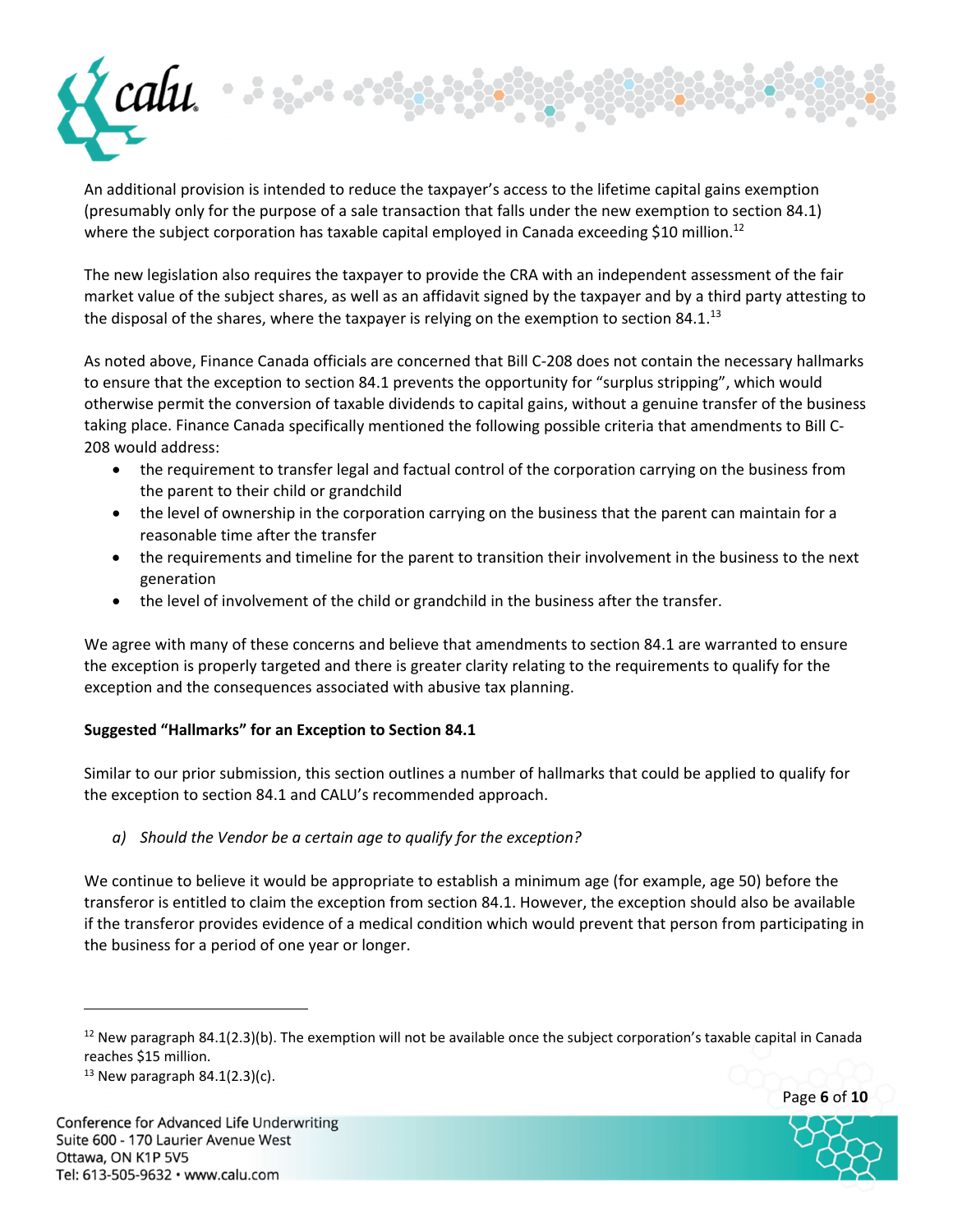

*Commentary:* Most family business transfers occur as a result of the retirement of the business owner. A minimum age requirement (or a significant health issue) would be one indicator that the transfer is being made for bona fide non-tax purposes.

## *b) Can the Taxpayer Retain an Interest in the Subject Corporation?*

Upon the initial sale the taxpayer must dispose of a controlling interest (in excess of 50% of votes and value) of the subject corporation to "qualified individuals" and/or a "qualified purchaser corporation" that meet the conditions discussed below.

Within a three‐year period of time the taxpayer must dispose of any remaining **voting** shares in the subject corporation to "qualified individuals" or a "qualified purchaser corporation". The taxpayer would be permitted to retain debt and non‐voting fixed value shares in the subject corporation for a period of up to 10 calendar years after the year of sale.

*Commentary:* The exception is designed to assist with the retirement and business succession planning for the current owner(s). Therefore, the current owner(s) must give up control of the business to the "next generation" as part of the initial sale transaction to benefit from the exception. However, as is the case with many arm'slength purchase transactions, it is important that the current business owner(s) be allowed to participate in the operations of the business and retain a minority voting interest for up to a period of three years after the initial transfer of control to assist with a successful transition to the new owners.

### *c) Who are Qualified Individuals?*

Qualified individuals would be defined to be any of the taxpayer's children and grandchildren who are over the age of 17. As well, nephews/nieces and grandnephews/grandnieces of the taxpayer who are over the age of 17 would be qualified individuals.<sup>14</sup>

There should be a further requirement that at least one of the qualified individuals have regularly worked in the business or a related business on the equivalent of a full-time basis for at least a year in any of the five taxation years prior to the sale.

*Commentary:* The exception from the application of section 84.1 would not include transfers to siblings, grandparents, a spouse (or related entities) or any trust. As well, there is a requirement that at least one of the qualified individuals have worked in the business for the stated period of time prior to the sale transaction.

*d) What is a "Qualified Purchaser Corporation"?*

<sup>14</sup> This to avoid the Canada Revenue Agency making a factual determination that a nephew/niece or grandnephew/grandniece is factually not dealing at arm's length with the taxpayer.

Page **7** of **10**

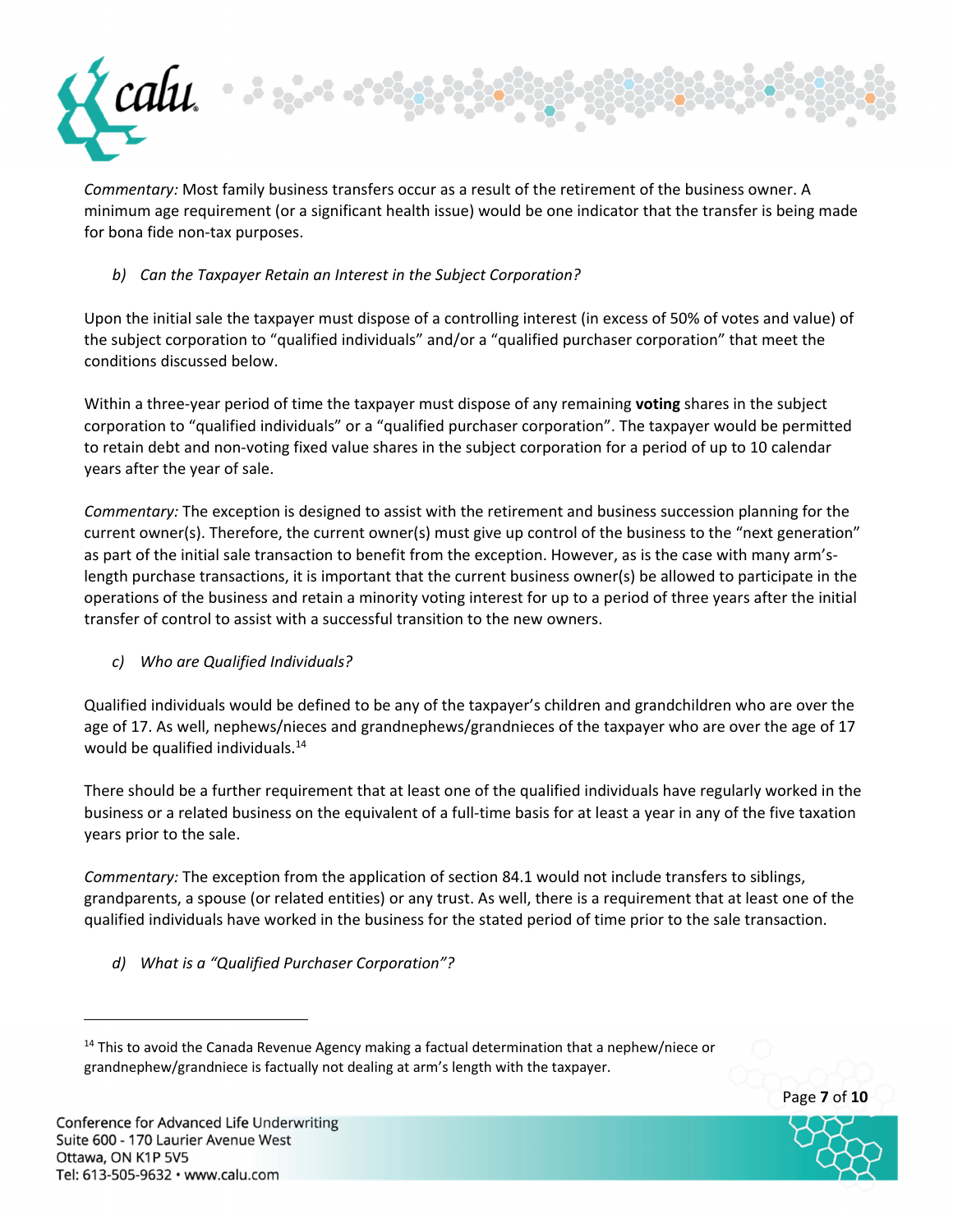

A qualified purchaser corporation would be defined as one where one or more qualified individuals own over 50% of the votes and value of the corporation. In addition, all other shareholders of the qualified purchaser corporation must deal at arm's length with the qualified individuals and the subject corporation, and not be affiliated with the subject corporation.

*Commentary:* The exception from section 84.1 should apply not only on a direct sale to qualified individuals (to permit hard basis for the full purchase price), but also to a sale to a purchaser corporation controlled by qualified individuals. However, the transferor is not permitted to own shares in the purchaser corporation.

*e) What Restrictions Apply to the Subject Corporation?*

The shares of the subject corporation must be qualified small business corporation shares or shares of the capital stock of a family farm or fishing corporation, as those terms are defined in section 110.6 of the Act.

*Commentary:* We are recommending that initially the exception would only apply to shares which qualify for the lifetime capital gains exemption. We further recommend that once the exception to section 84.1 has been in place for several years and appears to be operating appropriately, that the exception be expanded to apply to all Canadian‐controlled private corporations. This is in recognition of the fact that many family businesses are now expanding into the United States and other international locations, with the result that the shares in such corporations may no longer meet the definition of qualified small business corporation shares. We don't believe that business owners and family members should be penalized through the potential application of section 84.1 for successfully expanding their businesses internationally.

*f) Does a Qualified Individual Have to Work in the Acquired Business After the Sale?*

Where a qualified individual purchases the shares in the subject corporation directly, that person must play an active role in the business for at least three years after the sale transaction through a senior management and/or board of director position with the subject corporation. Where the purchase is through a qualified purchaser corporation, a qualified individual must plan an active role in the business for at least three years after the sale transaction through a senior management and/or board of director position with the subject corporation or purchaser corporation.

*Commentary:* To qualify for the exception at least one qualified individual must participate in the business through a senior management or board of director role with either the subject corporation or the qualified purchaser corporation for at least three years after the sale transaction. An exception should be provided where the qualified individual cannot perform such duties during that three‐year period due to ill health or death.

*g) What is the Extent of the Exception?*

The exception would apply to the full amount of the gain realized on the disposition of the shares of the subject corporation.

Page **8** of **10**

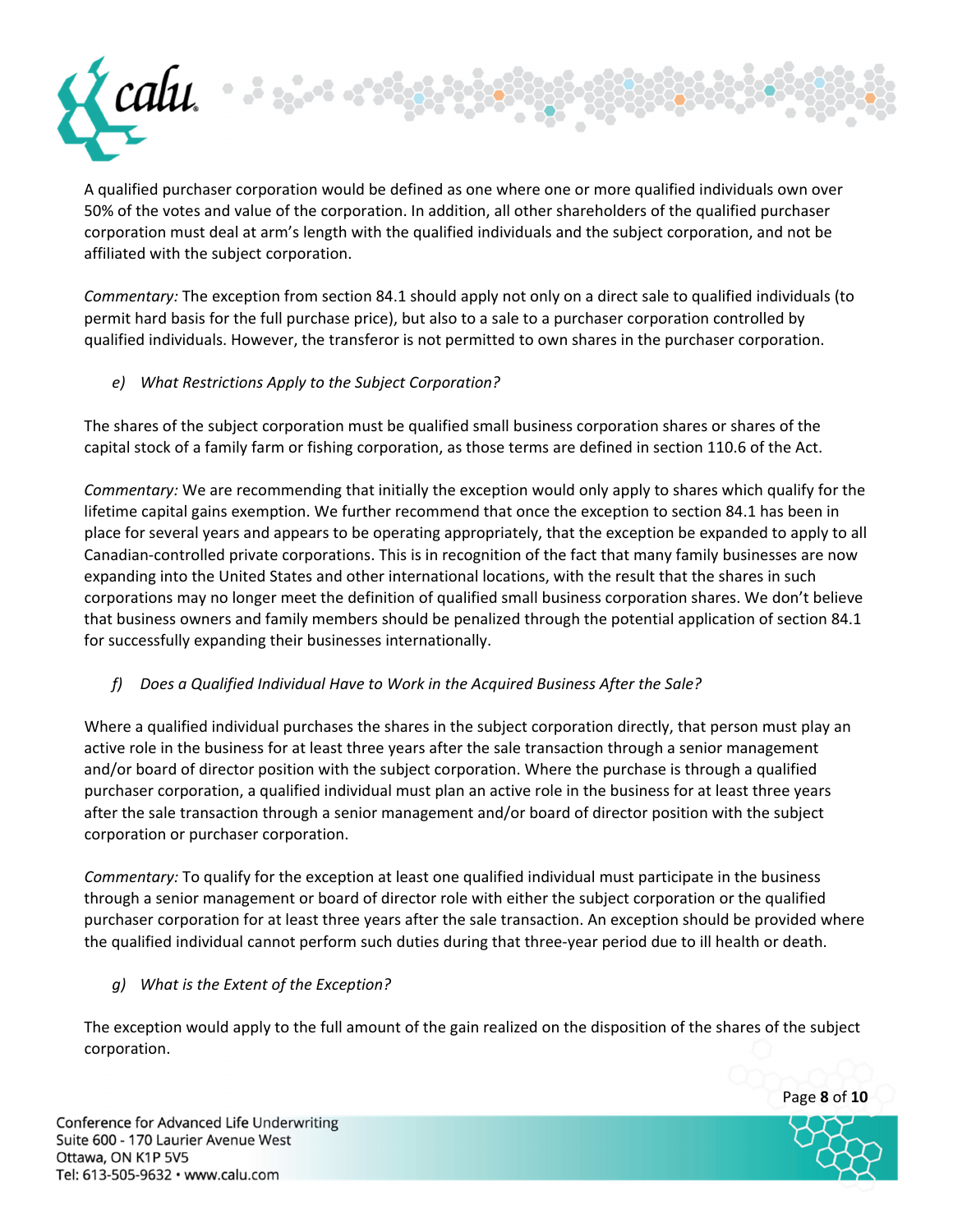

*Commentary:* We do not believe it is appropriate to "claw back" or eliminate access to the exemption (or access to the capital gains exemption) based on the "size" of the corporation. As well, we do not feel there should be a limitation based on the amount of the lifetime capital gains exemption being claimed. This could be a significant disincentive to transferring the business within the family and run counter to the purpose of having an exception for intergenerational transfers.

## *h) What Type of Consideration Does the Exception Apply to?*

The exception would apply only to cash proceeds or prescribed debt received on the sale of the subject shares. Where debt is involved, the loan must have reasonable terms for repayment.

*Commentary:* The exemption would not be available on that portion of the proceeds that represent shares in the purchaser corporation or any related corporation.

*i) Does the Exception Require an Independent Valuation/Affidavit?*

There should not be a requirement for an independent valuation of the shares being sold, as contained in Bill C‐ 208. We also don't believe the taxpayer should be required to file an affidavit relating to the transaction. Instead, we recommend that claiming the exception would need to be reported in the taxpayer's return in the year of disposition.

*Commentary:* The requirement to have an independent valuation and/or affidavit creates an additional layer of cost, complexity, and time that we do not feel is required. Instead, the Canada Revenue Agency (CRA) would receive notice that the exception to section 84.1 is being claimed (through the filing of an election with the corporate tax return for the year of the transaction), placing the CRA in the position where it can review the transaction to ensure that all requirements are satisfied, and that the sale transaction has taken place for fair market value.

*j) Can the Taxpayer also Claim a Capital Gains Reserve?* 

The capital gain arising on the sale of the shares should be treated like any other capital gain and a reserve can be claimed where the proceeds of disposition of the property are payable after the end of the year as set out in the Act.<sup>15</sup>

*Commentary:* Where the exception to section 84.1 applies, the normal rules applicable to the determination of capital gains and the reporting of such gains would apply.

*k) Would There be a Specific Anti‐Avoidance Rule?*



Page **9** of **10**

<sup>&</sup>lt;sup>15</sup> Subparagraph 40(1)(a)(iii) and subsection 40(1.1) of the Act.